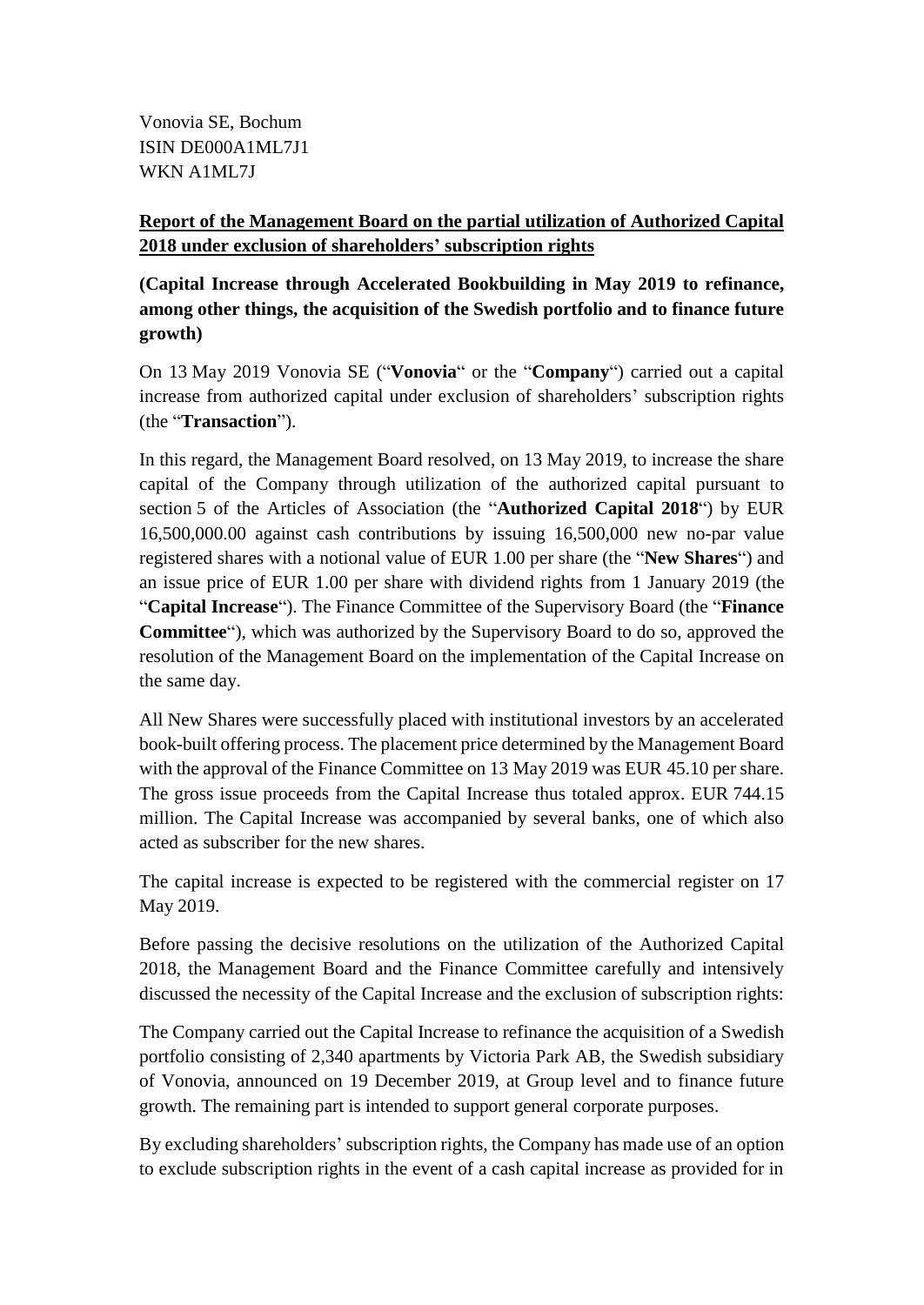the Articles of Association and sections 203 para. 2, 186 para. 3 sentence 4 of the German Stock Corporation Act ("*Aktiengesetz*" *–* "**AktG**").

The Capital Increase represents approx. 3.18% of the current share capital. When determining the price, the requirements of sections 203 para. 2, 186 para. 3 sentence 4 AktG and the specifications to these requirements stipulated in the Authorized Capital 2018 were also observed. According to these requirements, the price of the new shares may not be significantly lower than the stock exchange price of the Company's shares.

The closing price of the Vonovia share on Xetra on the day of the determination of the issue price was EUR 48.82. Taking into account the fact that, in contrast to the shares already existing prior to the Capital Increase, the New Shares are not entitled to a dividend for the 2018 financial year – and will therefore not receive the dividend of EUR 1.44 per share to be resolved by the Annual General Meeting on 16 May 2019 – the placement price (as the relevant issue price within the meaning of section 186 para. 3 sentence 4 AktG) is not significantly lower than the market price.

Further, such exclusion of subscription rights was necessary in order to utilize what the management considers favorable market situation for this capital measure at the time of the partial utilization of the Authorized Capital 2018 with short notice and to achieve the highest possible issue proceeds by fixing a price close to the market.

The subscription period of at least two weeks required when granting a subscription right (section 186 para. 1 sentence 2 AktG) would not have allowed a short-term reaction to the current market conditions.

In addition, if subscription rights had been granted, the final subscription price would have had to be announced no later than three days before the expiration of the subscription period (section 186 para. 2 sentence 2 AktG). Due to the longer period between price determination and completion of the capital increase and the volatility of the stock markets, there is a higher market and price change risk than with a share issuance without subscription rights. Therefore, a successful placement in the event of a capital increase with subscription rights would have required a corresponding discount on the market price when determining the price and would probably have led to conditions that are not comparably close to market conditions.

Furthermore, the interests of the shareholders were adequately safeguarded by fixing prices close to the stock market price. Due to liquid stock exchange trading shareholders are in principle able to maintain their relative shareholding in the company by way of an acquisition via the stock exchange at comparable conditions. In addition, the issuance of the New Shares close to the stock exchange price ensured that the Capital Increase did not lead to a significant economic dilution of the shareholders' interests.

For these reasons, the Management Board is of the opinion that the Capital Increase was in the Company's best interest and the exclusion of subscription rights in connection with the Capital Increase was justified.